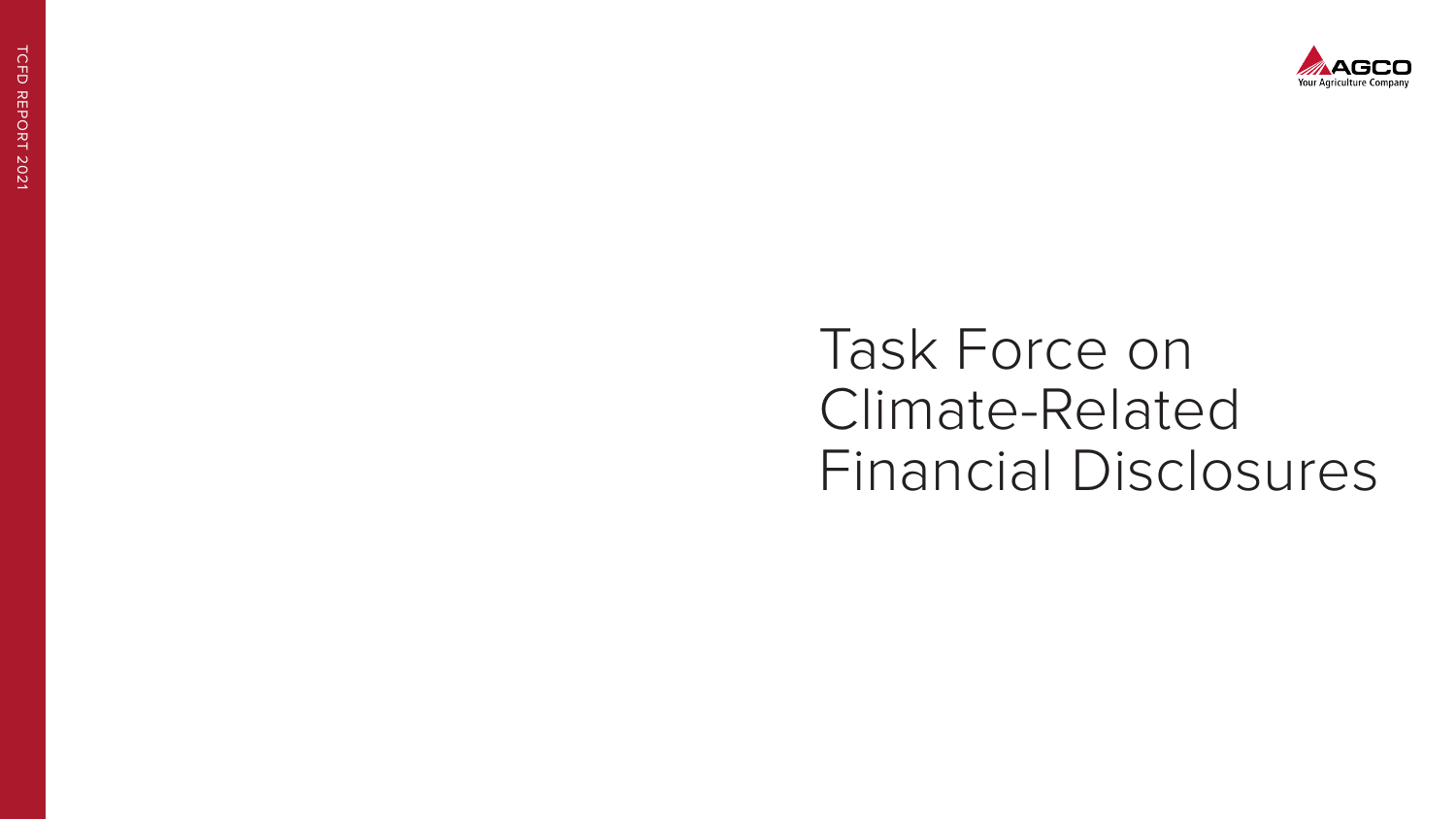# Our Approach

#### **Overview**

The TCFD framework allows us to enhance our mitigation and resilience approach to potential climate-related risks. It also enhances our ability to drive new opportunities as we shift toward a low-carbon economy. Our approach included the following steps:

- 1. **Benchmarking:** We benchmarked our current disclosures against a selection of industry peers. We then gathered a group of internal stakeholders from key functions across our company, including Finance, Sales and Marketing, Risk Management, Accounting, Legal, Innovation, Supply Chain, and Sustainability (collectively, the "TCFD Working Group"). We facilitated a discussion with these subject matter experts to compile a list of potential climate-related risks and opportunities in a workshop setting (workshop 1).
- 2. **Climate scenario analysis:** Following workshop 1, we conducted scenario analysis using two scenarios to qualitatively assess the strategic and financial impacts of physical risks, transition risks and opportunities on AGCO's business. The two scenarios used to perform scenario analysis were a "Well-Below 2°" scenario (WB2D) and an "Inaction" scenario. Using the results of the scenario analysis, we then facilitated another workshop with the TCFD Working Group to further prioritize potential impacts and likelihood of the climate-related risks and opportunities identified in step one under the two scenarios.
- 3. **Resilience and management preparedness:** After all risks and opportunities were ranked on risk exposure, we held interviews with internal subject matter experts from the TCFD Working Group to determine how well-prepared we are to mitigate the identified risks, to determine where there are gaps to close, and to discover ways to capitalize on the identified opportunities.

#### **Baseline review**

The TCFD framework identifies climate-related risks and opportunities in two major categories: physical and transition. Physical risks are defined as the direct impacts of shifts in climate change patterns and related events. Transition risks and opportunities, on the other hand, result from society's response to climate change. The categories for physical risks, transition risks, and opportunities are outlined in Table 1.

## Introduction

AGCO has a history of providing smart farming solutions to sustainably feed a growing global population. Alongside our commitment to investments in technology and innovation, AGCO is working in partnership with our dealers to deliver the high-quality, smart solutions farmers need to sustain their operations and the environment while increasing yields.

AGCO recognizes the TCFD recommendations as a useful framework for assessing and reporting on climate-related risks and opportunities. This is the first TCFD report issued by AGCO, and we intend to build upon this initial disclosure in future years as we grow our understanding of and response to climate change. We are incorporating the TCFD framework into our sustainability program, and by addressing its recommendations, we are increasing our preparedness for the potential physical and transition impacts associated with climate change.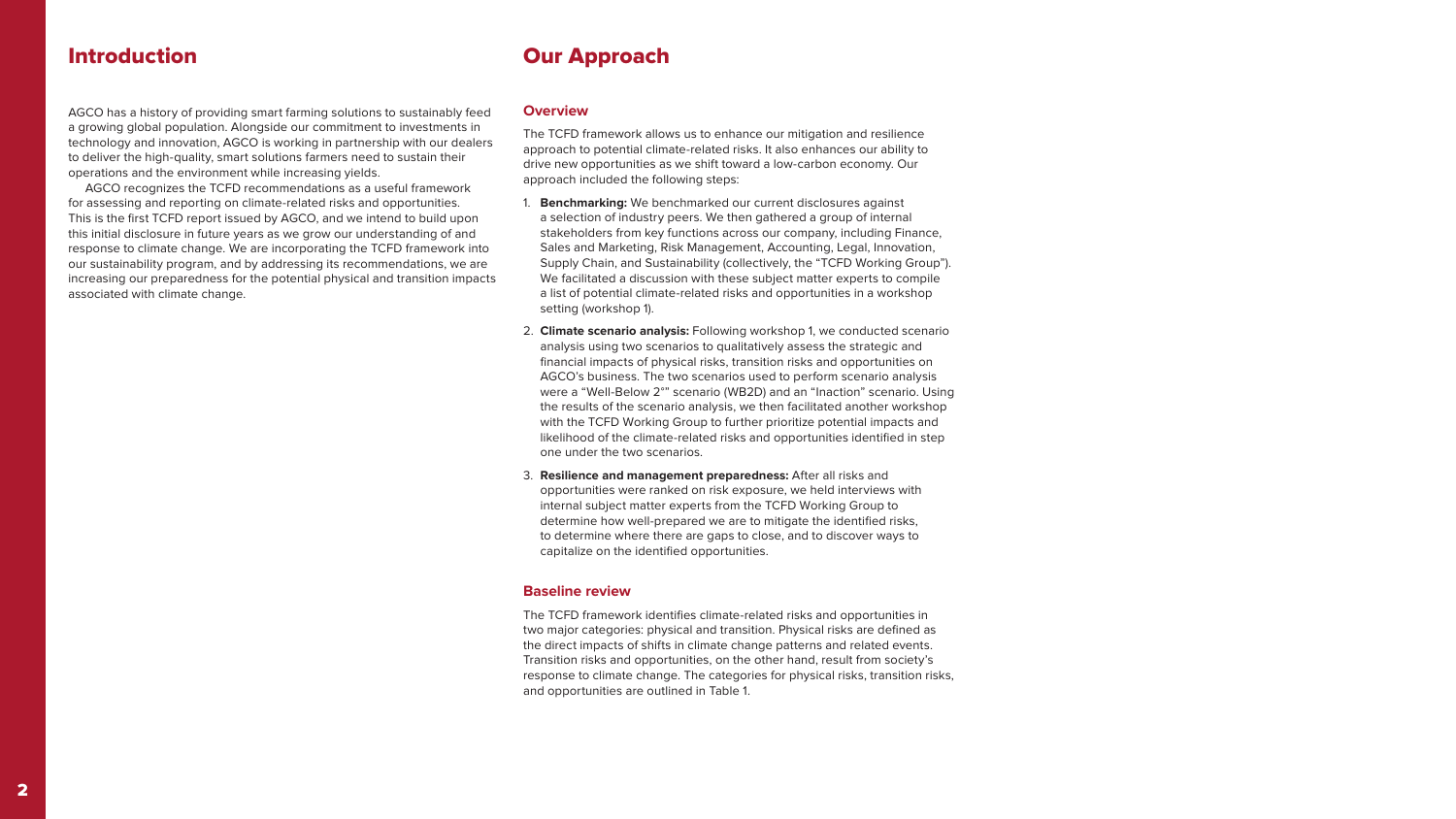CLIMATE-RELATED RISKS AND OPPORTUNITIES

#### During the climate-related risk and opportunity identification workshop (workshop 1), the TCFD Working Group developed a comprehensive list of potential climate risks and opportunities relevant to AGCO. The initial list of risks and opportunities consisted of twelve physical risks, thirteen transition risks, and ten opportunities drawn from industry research, benchmarked peers, and the EY Global Climate Risk Disclosure Barometer. The TCFD Working Group then ranked the risks and opportunities and agreed upon a prioritized list to include in the scenario analysis.

**Preased operational costs due to carbon pricing/ taxes/cap or increased logistics/supply costs**

+ Risk of **increased regulation of water use and/or fertilizer use reamble formally inconstrated farms increased in the moditional details inconstral** 

**The standard of the plog of the standard standard standard is to adopt/deploy new technology and processes** to 's greenhouse gas (GHG) emissions

ty to **develop products that support the sequestration** pping more carbon in soil)

ty **to improve energy efficiency and switch to rergy** via on-site generation or virtual power purchase  $\nu$ PPAs), reducing energy costs and emissions, and eraging an internal carbon price to fund investments

ruptions to critical suppliers/supply infrastructure e-related extreme weather events

**increased extreme weather (e.g., flood, fire, and aces crop yields** and quality.

reased temperatures leading to reduced crop yields ess to crops and increases in pests and diseases.

# **Table 2:**

### PRIORITIZED LIST OF AGCO CLIMATE-RELATED RISKS AND OPPORTUNITIES FOR SCENARIO ANALYSIS

|                   | <b>CATEGORY</b>         | <b>AGCO'S KEY</b>                                                         |
|-------------------|-------------------------|---------------------------------------------------------------------------|
| <b>TRANSITION</b> | <b>Policy and Legal</b> | $\bigstar$ Risk of incr<br>taxes/cap or i                                 |
|                   |                         | $\bigstar$ Risk of incr<br>requiring farm<br>costs                        |
|                   | <b>Technology</b>       | $\div$ Risk of cos<br>reduce AGCO                                         |
|                   |                         | $\blacklozenge$ Opportunit<br>of carbon (trap                             |
|                   |                         | $\bigstar$ Opportunit<br>renewable en<br>agreements (v<br>potentially lev |
| <b>PHYSICAL</b>   | Acute                   | $\bigstar$ Risk of disr<br>due to climate                                 |
|                   |                         | $\bigstar$ Risk that in<br>drought) redu                                  |
|                   | <b>Chronic</b>          | $\bigstar$ Risk of incr<br>from heat stre                                 |

#### **Table 1:**  TCFD CATEGORIES OF PHYSICAL AND TRANSITION RISKS AND OPPORTUNITIES

#### PHYSICAL RISKS TRANSITION RISKS OPPORTUNITIES

**TCFD**

#### **Acute Risk**

Acute physical risks refer to those that are event-driven, including increased severity of extreme weather events, such as cyclones, hurricanes, or floods.

#### **Chronic Risk**

Chronic physical risks refer to longer-term shifts in climate patterns (e.g., sustained higher temperatures) that may cause sea level rise or chronic heat waves.

# **Policy and Legal Risks**

#### Policy actions that attempt to constrain actions that contribute to the adverse effects of climate change or policy actions that seek to promote adaptation to climate change.

Increase in climate-related litigation claims being brought before the courts.

#### **Market Risk**

Shifts in supply and demand for certain commodities, products, and services.

#### **Technology Risk**

Technological improvements or innovations that support the transition to a lower-carbon, energy efficient economic system.

#### **Reputation Risk**

Changing customer or community perceptions of an organization's contribution to or detraction from the transition to a lower-carbon economy.

**Resource efficiency**

Use of more efficient processes, reduced energy and water consumption, less waste resulting in reduced operating costs.

**Energy source**

Use of lower emission sources of energy or decentralized energy sources providing reduced

operational costs.

**Products/services**

Development and/or expansion of low emission goods and services to increase revenue and expand

market share.

**Markets**

Increased revenues through access to new and emerging markets (e.g., partnerships with governments).

**Resilience**

Increased market valuation through

resilience planning.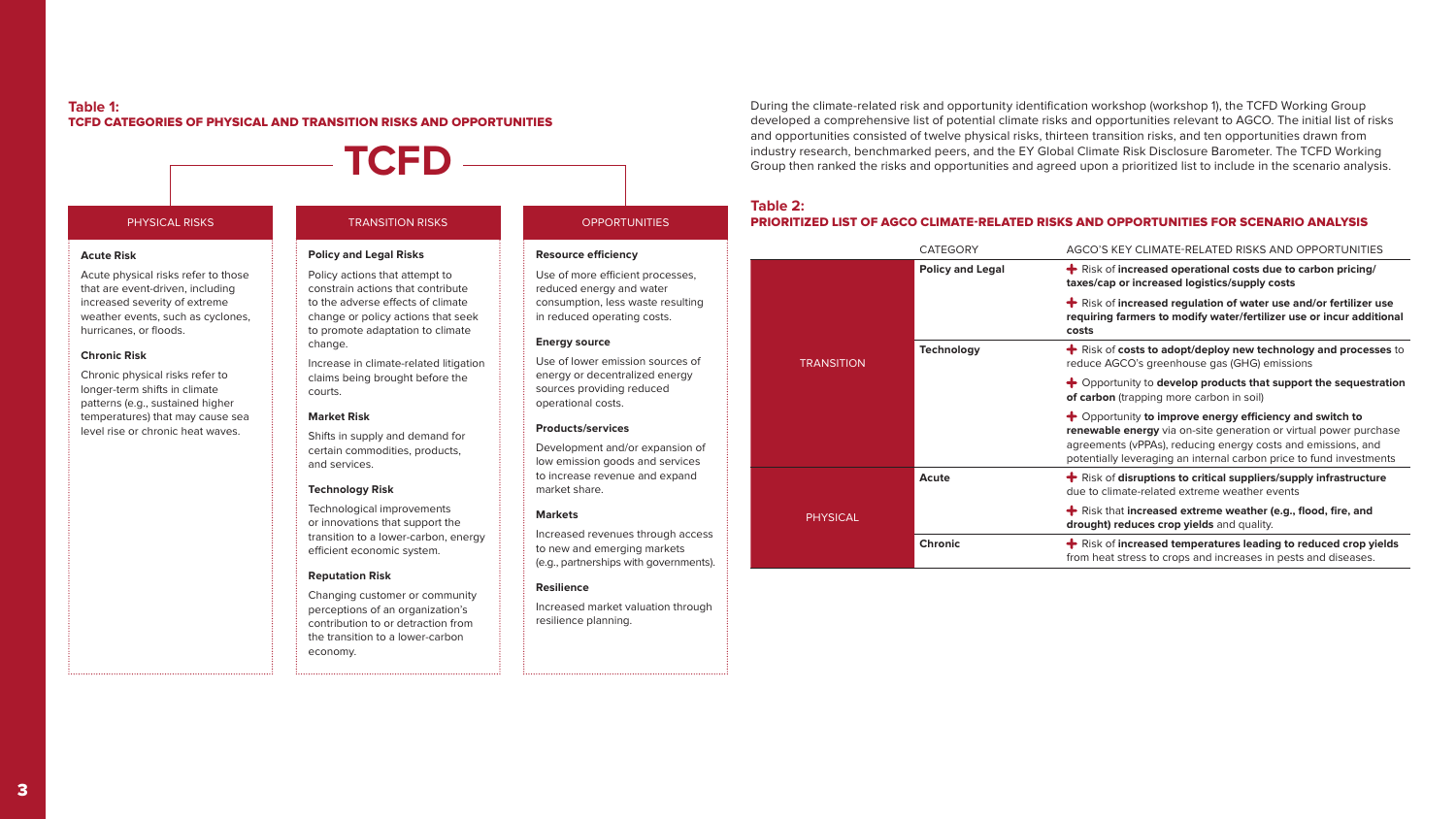#### **Climate scenario analysis**

Climate scenario analysis serves as a tool for investigating possible futures associated with a variety of potential physical and transition impacts of climate change. The TCFD recommends that companies evaluate at least one scenario that aligns with the Paris Agreement goal of keeping the global temperature rise by 2100 to less than 2°C above pre-industrial levels, and a second scenario in which that goal is not attained.

Each climate scenario outlined by the Intergovernmental Panel on Climate Change (IPCC) incorporates different assumptions and catalysts associated with climate change. To understand the possible future for our business, we evaluated two scenarios based on the IPCC's Representative Concentration Pathways (RCPs) and the associated Shared Socioeconomic Pathways (SSPs). RCPs model physical impacts while SSPs model societal impacts of climate change. We selected two scenarios for analysis: a "well-below 2°C" (WB2D) scenario where the global average temperature increases less than 2°C; and an "Inaction" scenario, where temperatures increase 4.4°C by the end of the century.

The figure above shows the modeled paths of net  $CO<sub>2</sub>$  emissions under all RCP scenarios, each of which integrates an average of 100+ scientific models. This figure was extracted from the IPCC Sixth Assessment Report (AR6). The AR6 concludes that "it is indisputable that human activities are causing climate change, making extreme climate events more frequent and severe." For the first time in a report produced by the IPCC, SSPs have been linked with RCPs, thereby strengthening the connection between human activities and increasing extreme weather events. The AR6 highlights that while there is no going back from some changes in the climate system, it is possible to slow some changes and halt others by limiting the impacts of global warming. We selected RCP2.6 and RCP8.5 and paired them with appropriate SSPs as shown in Table 3.

## FUTURE EMISSIONS CAUSE FUTURE ADDITIONAL WARMING, WITH TOTAL WARMING DOMINATED BY PAST AND FUTURE CO $_{\rm 2}$  EMISSIONS **dominated by past and future CO₂ emissions**

#### **a) Future annual emissions of CO₂ (left) and of a subset of key non-CO₂ drivers (right), across five illustrative scenarios**



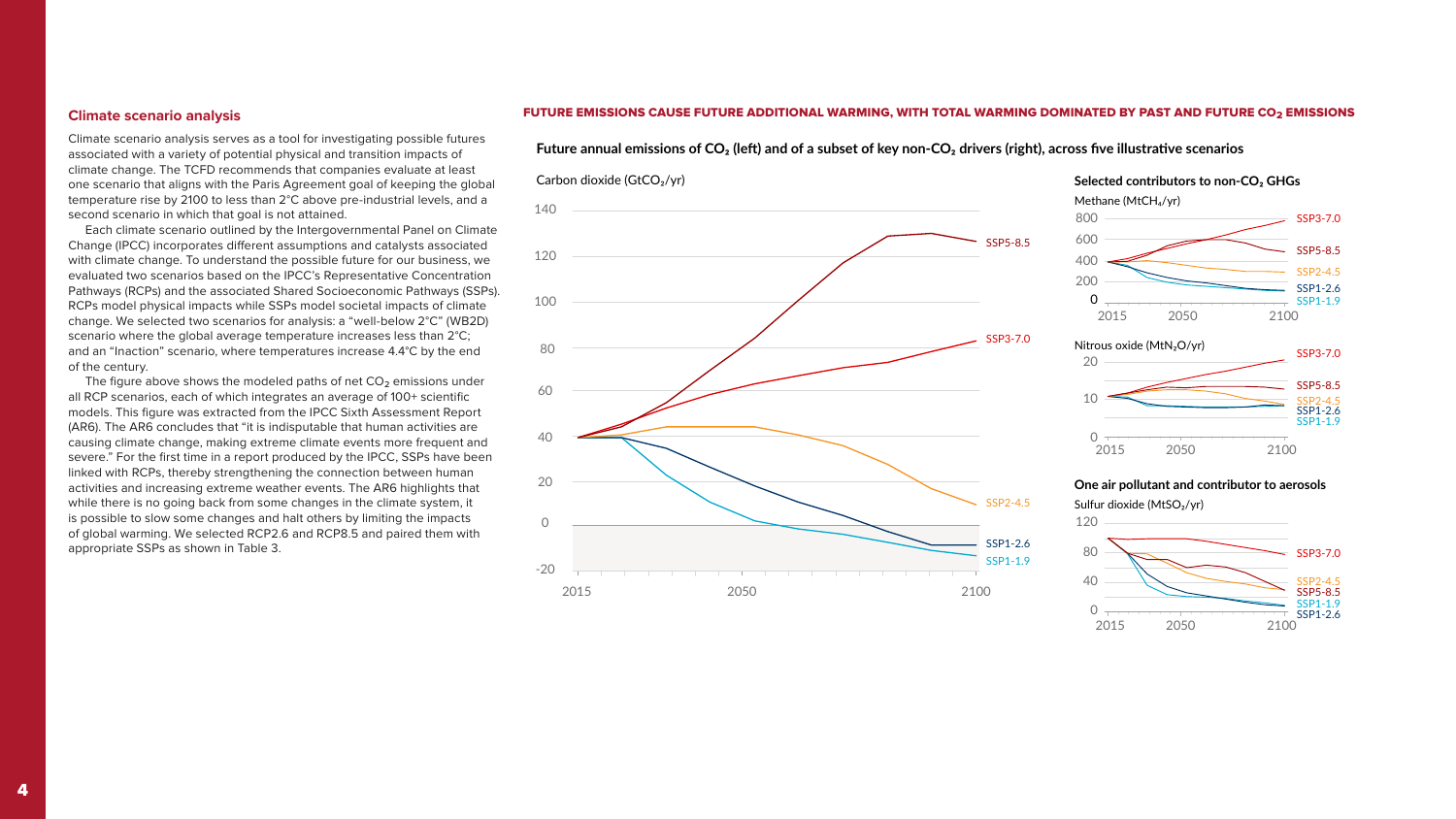due to limited actions taken to mitigate climate change. Physical impacts are more pronounced in this scenario, as both acute and chronic events increase in frequency and intensity.

#### *2.3 Climate Scenario Analysis*

Following research on potential impacts of the WB2D and Inaction scenarios, AGCO's TCFD Working Group reconvened to conduct the climate scenario analysis (workshop 2). The physical and transition impacts to AGCO identified in the baseline review workshop were

qualitatively modeled and discussed in detail. The TCFD Working Group was asked to evaluate each risk and opportunity pertaining to potential impact on operations, financials, compliance, legal considerations and strategy, as well as to assess likelihood. Participants were asked to rely on the expertise of their specific business units to prioritize the identified risks and opportunities.

To provide context of the potential severity of physical risks, we examined predicted increases in temperature and extreme weather events (e.g., flood, fire, and drought) in the regions around the world where AGCO

#### **Table 3:** CLIMATE SCENARIOS USED DURING RISK ANALYSIS

| AGCO SCENARIO        |                  |                    |                                |
|----------------------|------------------|--------------------|--------------------------------|
| NAMF                 | TEMP RISE RCP    |                    | <b>SSP</b>                     |
| <b>WB2D</b> scenario | $<$ 2°C.         | RCP <sub>2.6</sub> | SSP1 ("Taking the green road") |
| Inaction scenario    | $4.4^{\circ}$ C. | RCP8.5             | SSP5 ("Taking the highway")    |
|                      |                  |                    |                                |

For the scenario descriptions below, we reference the relevant RCP and SSP scientific publications.

#### *2.1 Well-below 2° scenario (WB2D)*

The WB2D scenario aligns with the Paris Agreement, which sets a goal to limit the increase in global average temperature to less than 2°C above pre-industrial levels by the year 2100. In this scenario, greenhouse gas emissions peak in the 2020s, then decline to be net negative by approximately 2060. This scenario is associated with SSP1, which represents inclusive development and a strong, immediate collective action on climate change. In SSP1, there are major efficiency gains and improvements in environmental conditions around the world. This scenario also incorporates a quick transition to global carbon prices and a switch to a majority use of renewable energy. Transition risks are more pronounced, and companies face reputational risks based on greater climate action expectations. The WB2D scenario focuses on an increasing commitment to the United Nations' Sustainable Development Goals (SDGs), a commitment that drives enduring emphasis on reducing inequalities within society.

Despite the successful transition to societal equality and a low-carbon economy in the WB2D scenario, the lasting effects of current increased levels of greenhouse gases in the atmosphere will remain. The world will still experience impacts of temperature increase over pre-industrial levels, resulting in physical impacts to climate and weather, but those impacts will be less pronounced than in the Inaction scenario.

#### *2.2 Inaction scenario*

This scenario is aligned with IPCC's RCP8.5, in which the earth's average temperature will increase 4.4°C above pre-industrial levels by the end of the century. In this scenario, greenhouse gas emissions continue to rise and level off by 2100. The Inaction scenario is associated with SSP5, which portrays a strongly globalized, increasingly connected, and materialism-focused global economy. There is a high exploitation of fossil fuels for resources, and energy-intensive lifestyles continue to flourish. Historical patterns of social, economic, and technological trends continue

# **Table 4:**

#### FINAL RISK EXPOSURE UNDER THE INACTION AND WB2D SCENARIOS





| Impact scale:     | 1: Insignificant                         | 2: Minor                                      | 3: Moderate                                   | 4: Major                                    | 5: Extreme                          |
|-------------------|------------------------------------------|-----------------------------------------------|-----------------------------------------------|---------------------------------------------|-------------------------------------|
| Likelihood scale: | 1: Rare<br>(less than 5%<br>probability) | 2: Unlikely<br>$(5\% < 25\%)$<br>probability) | 3: Possible<br>$(25\% < 50\%$<br>probability) | 4: Likely<br>$(50\% < 90\%$<br>probability) | 5: Almost Cert<br>$( > 90\%$ probab |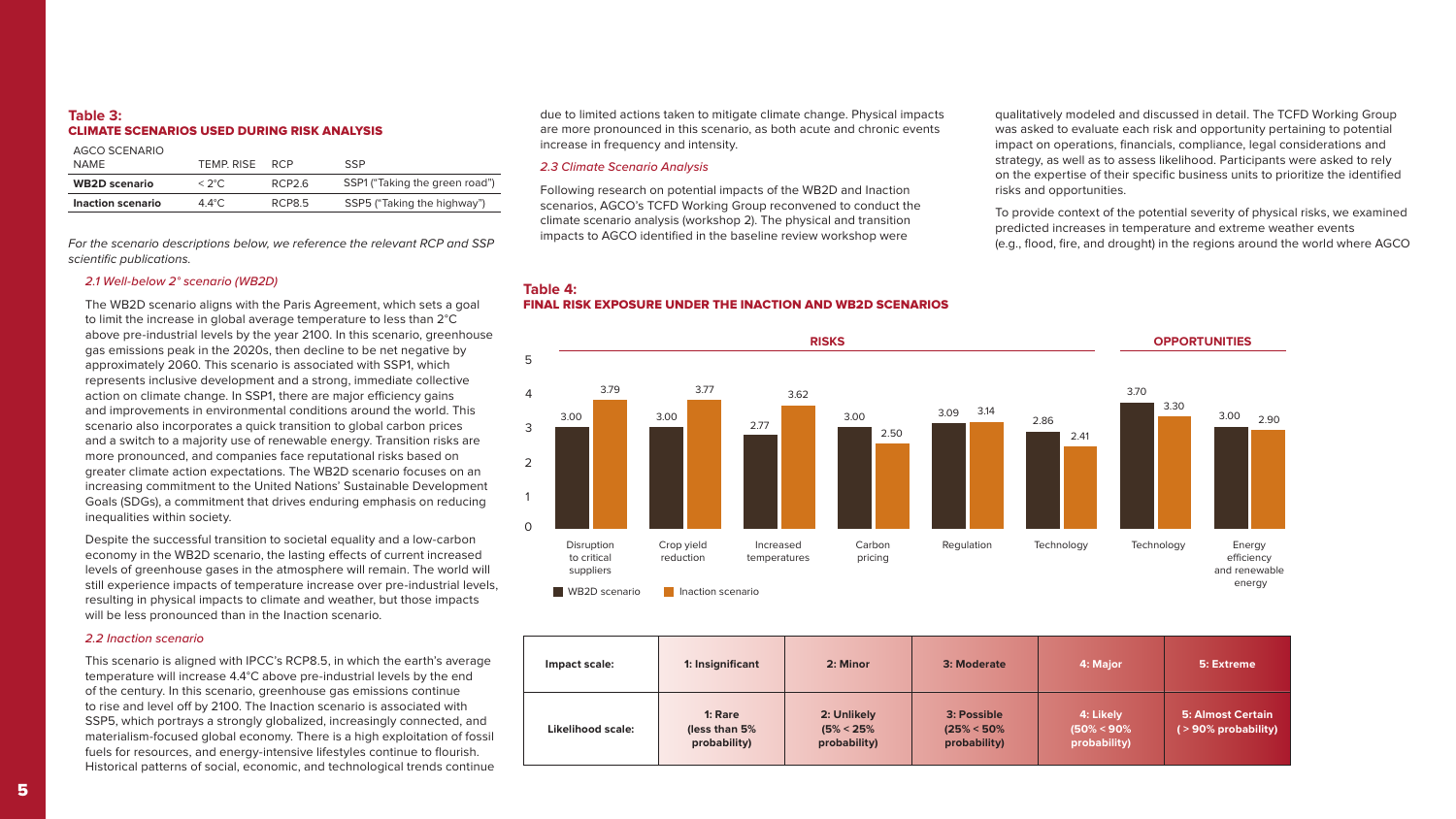some financial impacts from individual weather events, we do not currently have a comprehensive assessment of financial impacts of weather-related events on our facilities, leaving us to use a conservative estimate in our predictive modeling. We are working to create a process that will better capture the true financial impacts that climate-related events have on our supply chain and business.

#### **Resilience and management preparedness**

Based on our analysis of climate-related risks, we are considering additional options for mitigation of climate risks and for increasing the resilience of our business. Existing initiatives already contribute to a level of preparedness. Improvements to our internal processes, as a result of accounting for climate risks and opportunities, will allow us to significantly increase our overall resilience posture. We will continue to foster conversations with our TCFD Working Group to identify additional and changed climate-related risks and opportunities as society progresses toward either the WB2D or Inaction scenario. As the intensity of the effects of climate change are still uncertain, we will look to our TCFD Working Group for advice in propelling our future business forward through identified opportunities.

#### **Conclusion**

Through the TCFD process, AGCO has taken a significant step toward understanding our potential climate risks and how best to position ourselves not only to survive changing conditions but to emerge even stronger. The performed baseline review and associated scenario analysis created a broader understanding of climate-related risks and opportunities across the organization. The next step of our climate journey is using the risk information from the scenario analysis to further improve our knowledge of the financial and strategic impacts on AGCO. We will continue to use these scenarios to improve our resilience to climate-related risks, track market opportunities, and create future value for the world and our business.

The agriculture industry is currently responsible for approximately 23%<sup>1</sup> of global greenhouse gas emissions. Farmers play a pivotal role in reducing agriculture greenhouse gas emissions through carbon sequestration. In pursuit of that and other identified opportunities, AGCO's existing investments in precision agriculture, on-site renewable energy, and energy efficiency projects, as well as research and development activities focused on automation, robotics, electrification of products and future fuels, provide significant prospects for capitalizing on the identified climate-related opportunities.

has a majority of its operations and customers. We used two publicly available science-based geomodelling tools to model extreme weather events and temperature rise: the WRI Aqueduct Water Risk Atlas tool and the IPCC WGI Interactive Atlas tool.

#### **Results**

The results of the climate scenario analysis indicated that we generally anticipate higher risk exposure in the Inaction scenario (RCP8.5) than in a WB2D scenario (RCP2.6), specifically pertaining to the identified physical risks. We anticipate climate-related physical risks affecting our customers to drive the highest impacts to our future business. With our Farmer-First focused strategy, we aim to drive success for our farmers, even as they experience some of the greatest impacts of climate change. Climate-related impacts to our customers can ultimately impact our revenue growth and business operations overall.

Table 4 summarizes the top climate-related risks to and opportunities for AGCO, and the expected differences between the WB2D scenario (RCP2.6) and the Inaction scenario (RCP8.5) identified by the TCFD Working Group. These results were based on discussion and analysis of the two scenarios presented above. The risks were evaluated using risk exposure, which is the average of the impact rating and likelihood rating, while opportunities were evaluated solely using the impact scale of the AGCO enterprise risk management framework. Based on the above results, AGCO is likely to be more impacted by the physical risks and impacts of an "Inaction" scenario than from the transition risks and impacts of a "WB2D" scenario. In addition, AGCO's opportunities in a WB2D scenario are slightly more impactful than in an Inaction scenario. As a leader in the agriculture industry, AGCO can be pivotal to working toward a WB2D scenario.

There are some data limitations we are striving to solve as we further refine our analysis. For the physical risks pertaining to farmers, we used AGCO's independent dealerships and distribution partners as a proxy for our farmer locations. Dealerships are in general proximity to our farmers, but specific farmer locations are unknown. Also, while we do have estimates for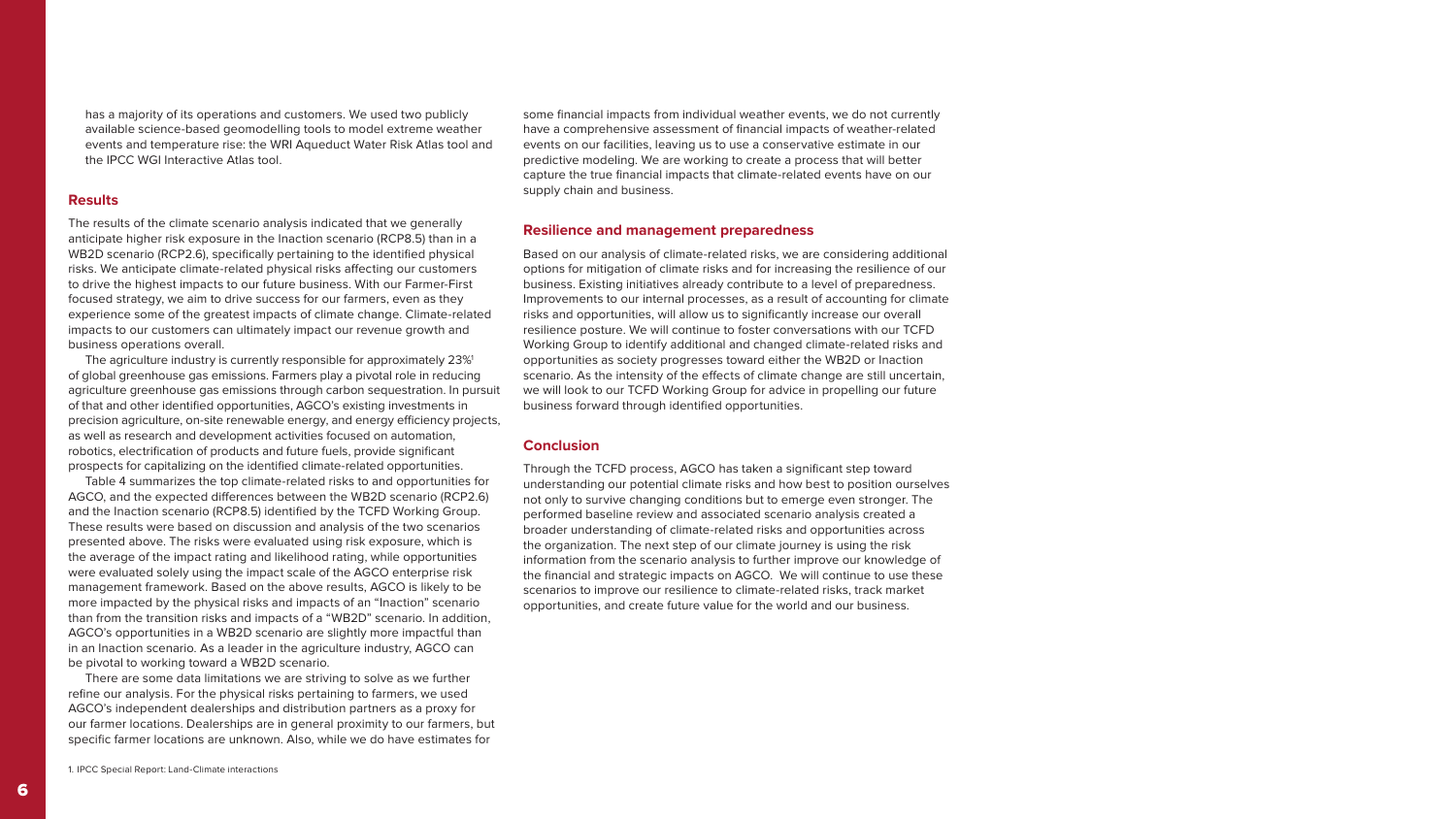education and the development of products and services to adapt to climate-related physical impacts around the world. Soil erosion is increasing, and severe rainfall and droughts are globally becoming more prevalent. We will continue to track and monitor these trends and stay close to evolving regulatory developments. We continue to invest in the development of technologies that can build resilience for farmers, including smart machines that enable farmers to respond to changing environmental and agronomic conditions, and that can provide a clear return on investment and improve operational performance. We aim to be the industry leader in digital and precision agriculture. Growing and maturing our Precision Planting business is a priority in our farmer-focused strategy, and will allow us to rapidly deploy innovative technologies to the market as a retrofit solution. Looking ahead, we will continue to proactively seek alignment with strategic partners in order to provide innovative products and services that meet farmers' evolving and complex needs.

C. Increased temperatures lead to reduced crop yields from heat stress to crops and from increased pests and diseases.

**Classification:** Chronic

**Impact Area:** Farmers

**Time horizon:** Long-term

**Approach:** To increase resilience and reduce potential impacts to our revenue streams, we have analyzed regions where temperature increase may significantly affect crop production of our farmers. We will continue to track and monitor these trends and stay close to evolving regulatory developments. We continue to invest in the development of technologies that can build resilience for farmers, including smart machines that enable farmers to respond to changing environmental and agronomic conditions, and that can provide a clear return on investment and improve operational performance. We aim to be the industry leader in digital and precision agriculture. Growing and maturing our Precision Planting business is a priority focus in our farmer focused strategy and will allow us to rapidly deploy innovative technologies to the market as a retrofit solution. Looking ahead, we will continue to proactively seek alignment with strategic partners in order to provide innovative products and services that meet farmers' evolving and complex needs.

identified a prioritized list of climate-related risks and opportunities. The TCFD Working Group began with an initial list of risks and opportunities consisting of twelve physical risks, thirteen transition risks, and ten opportunities drawn from industry research, benchmarked peers, and the EY Global Climate Risk Barometer. The TCFD Working Group then ranked the impact and likelihood of the risks and opportunities to develop the prioritized list of eight risks and opportunities for scenario analysis.

The eight prioritized risks and opportunities were considered over a short- (1–5 years), medium- (6–10 years) and long-term (11–30 years) time horizon. The risks and opportunities are described below along with their TCFD classification, area of impact within AGCO's operations and value chain, and primary time horizon.

#### **PHYSICAL RISKS:**

A. Disruptions to critical suppliers/supply infrastructure due to climaterelated extreme weather events.

**Classification:** Acute

**Impact area:** Supply chain

**Time horizon:** Medium-term

**Approach:** We have increased our resilience to the risk of disruptions to critical suppliers/supply infrastructure due to climate-related extreme weather events by localizing more suppliers, dual-sourcing for critical components, decreasing instances of just-in-time delivery, and investing in verticalization for insourcing. Dual-sourcing allows AGCO to increase resilience in the case of one supplier being affected by climate-related weather events, reducing the probability of manufacturing delays. We are also revising our approach to inventory to maximize flexibility, efficiency, and cost-effectiveness. Lastly, investments in verticalization such as 3-D printing allow us to reduce transportation and sourcing costs as we produce parts in-house.

B. Increased extreme weather (e.g., flood, fire, and drought) reduces crop yields and quality.

**Classification:** Acute

**Impact Area:** Farmers

**Time horizon:** Medium-term

**Approach:** As climate-related weather events can be detrimental to the production of crops, we strive to prepare our farmers through

#### **Governance**

- 1. **Describe the board's oversight of climate-related risks and opportunities.** The Board of Directors is accountable for overall corporate governance at AGCO and for protecting the long-term value of AGCO for its stakeholders. The Board has delegated oversight of the management of Environmental, Social and Governance ("ESG") to the Governance Committee. In addition, the Audit Committee reviews the Company's policies with respect to risk assessment and risk management, including major financial, compliance, political and operational risk exposures.
- 2. **Describe management's role in assessing and managing climate-related risks and opportunities.**

Day-to-day accountability for sustainability rests with AGCO's Executive Leadership and our Chief Executive Officer. AGCO's ESG strategy and initiatives are led by the Senior Vice President, General Counsel, Chief ESG Officer, and Corporate Secretary, who reports directly to our Chief Executive Officer. The Director, Global Corporate Sustainability, reports to the Senior Vice President, General Counsel, Chief ESG Officer, and Corporate Secretary, and makes presentations to the Governance Committee twice per year and directly to the Board annually.

In 2021, a Sustainability Council was established to drive sustainability integration across the business and to set operational targets to achieve our corporate ESG objectives. The Sustainability Council consists of senior leaders from across key business units. Supporting the Sustainability Council is the Director, Global Sustainability, together with the following:

- AGCO's Sustainability Core Team, which drives the implementation of Sustainability Council decisions and reports on sustainability initiatives and programs.
- Sustainability workstreams, which lead the implementation of actions within the various businesses to meet AGCO's stated sustainability goals and commitments.
- Empowered business units implementing actions to meet sustainability targets and metrics.

#### **Strategy**

1. **Describe the climate-related risks and opportunities the organization has identified over the short, medium, and long term.** AGCO performed an initial baseline analysis workshop in which the TCFD Working Group discussed the TCFD Recommendation process and

# TCFD Index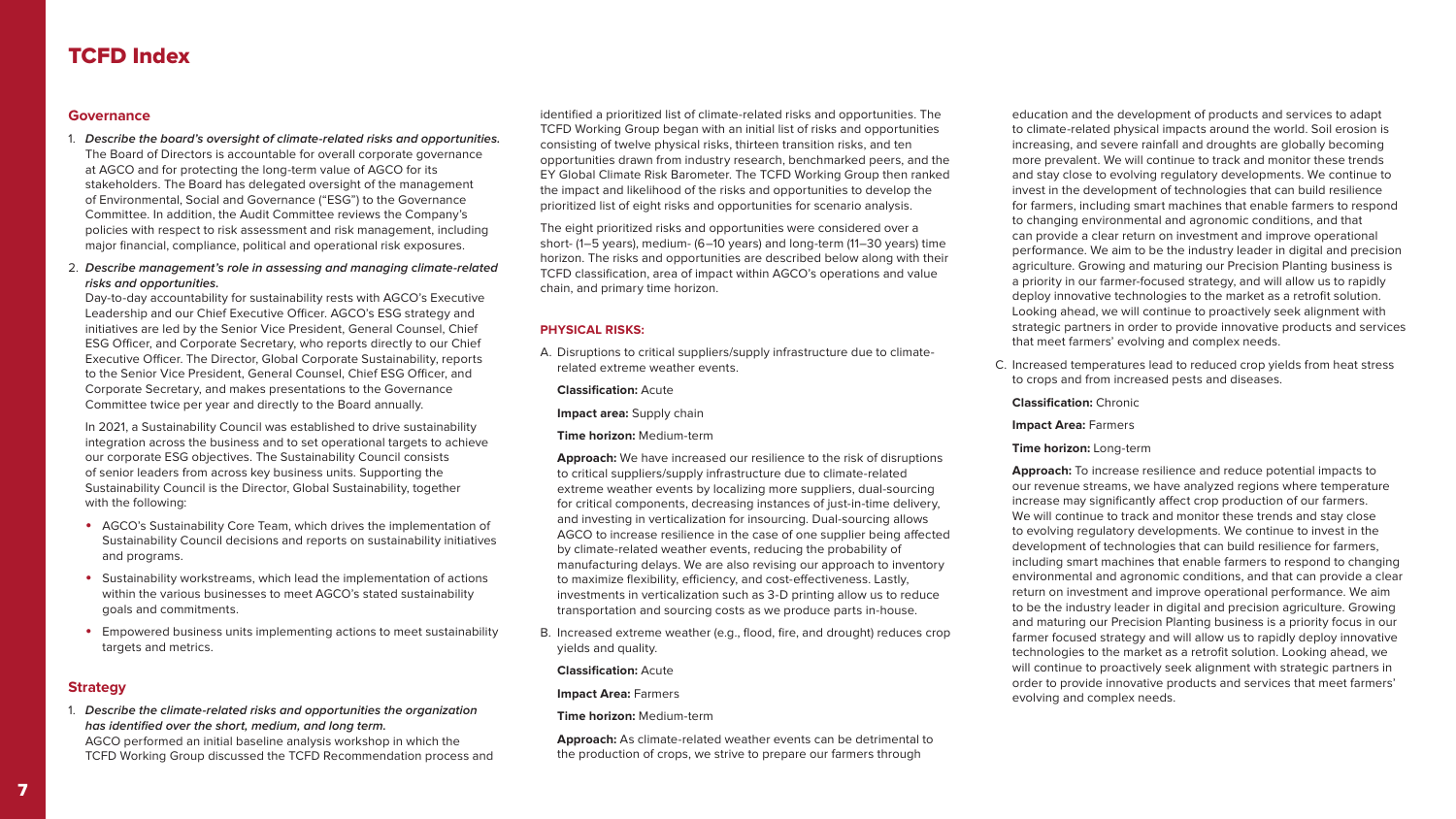#### **Classification:** Resource efficiency and energy source

**Impact Area:** Operations

#### **Time horizon:** Short-term

**Approach:** We are committed to reducing greenhouse gas emissions across our manufacturing facilities and business operations worldwide to limit our impact on climate change. We have set goals to decrease operational greenhouse gas intensity 20% from a 2020 baseline, and to reach 60% renewable energy consumption across our manufacturing footprint by 2026.

Energy efficiency measures and the increased use of renewable energy sources will be leveraged to achieve these targets.

Centralized energy efficiency tools and internal targets ensure that across the portfolio we are consistently evaluating and implementing energy efficiency projects such as lighting, HVAC system improvement, reduction of baseload energy use, and replacement of inefficient equipment.

We work to increase the consumption of renewable electricity by using a combination of solutions across the portfolio, utilizing regionand market-specific opportunities such as green supply contracts, unbundled EAC purchase projects and the consideration of valueadding vPPA agreements that would also contribute to adding new renewable energy generation capacity to the grid.

In addition to purchasing solutions, on-site solar PV systems are operational at a number of AGCO sites, and the implementation of similar systems in other locations may contribute to reduced energy costs and lead to a reduction of our greenhouse gas footprint.

We are increasing the use of biodiesel instead of conventional diesel fuel in on-site vehicles and processes, applying energy- and heatrecovery technologies, and using biomass-based heating solutions, as well as exploring opportunities in electrification of natural gas and other fossil fuel usage for processes and on-site vehicles.

#### 2. **Describe the impact of climate-related risks and opportunities on the organization's businesses, strategy, and financial planning**.

The TCFD Working Group, representing multiple facets of AGCO's business, supported the scenario analysis of each risk and opportunity. From the analyses, AGCO generally anticipates higher risk exposure in an Inaction scenario (RCP8.5) than in a WB2D scenario (RCP2.6), specifically

pertaining to the identified physical risks.

**Approach:** We currently invest approximately 4% of our total revenue into research and development. Current priorities include smart machines, which cover connectivity, automation, and robotics, all of which have an impact on machine use efficiency; and zero emissions innovations such as electrification of agricultural equipment and future fuels. We have recently announced our intention to bring to market the Fendt e100 Vario, AGCO's first practical battery-powered tractor. The biggest challenge to electrification of our fleet is the affordability of battery technology required for higher horsepower machines. We are currently partnering with battery manufacturers to adapt technologies for use in agricultural machinery and on enhancing internal capabilities. With respect to our operations, high energy prices could adversely impact our financial results. Higher energy costs increase our operating costs. We are taking steps to reduce our greenhouse gas emissions intensity 20% by 2026 through resource conservation initiatives, through smart manufacturing that uses data and technology to reduce waste and increase efficiency, and by shifting to 60% renewable energy across our manufacturing operations. We are also increasing verticalization to improve our resilience and therefore decrease greenhouse gas emissions from transportation and supplier manufacturing processes.

#### **OPPORTUNITIES:**

G. Develop products that support the sequestration of carbon (trapping more carbon in soil).

**Classification:** Products and services

**Impact Area:** Research and development

**Time horizon:** Short-term

Approach: We have committed to the development of new sensors, technologies, and machine features to support soil health and carbon sequestration as part of our 2020 sustainability strategy. Our product portfolio already includes various technologies that help better manage crop residues, enable cover crop seeding, reduce machine load, enable no-till planting, and prevent soil erosion and compaction. We see this approach as a significant opportunity for our business and are continuously innovating in this area.

H. Improve energy efficiency and switch to renewable energy via on-site generation or virtual power purchase agreements (vPPAs), reducing energy costs and emissions, and potentially leveraging an internal carbon price to fund investments.

#### **TRANSITION RISKS:**

D. Increased operational costs due to carbon pricing/taxes/cap or increased logistics/supply costs.

#### **Classification:** Policy

**Impact Area:** Operations/Supply chain

#### **Time horizon:** Medium-term

**Approach:** As more countries begin to consider implementing a price on carbon, we are focusing efforts on incorporating the effects of new regulations into our core business. We are assessing potential impacts of an internal carbon price to better prepare AGCO for future regulations and better position AGCO for investment decisions as we propel our business forward. Competition will face similar requirements, so we see regulations as an industry challenge, rather than a risk that is specific to AGCO. We are already experiencing higher costs for key commodities such as steel, and we anticipate that these increased costs will become more prevalent in the future.

- E. Increased regulation of water use and/or fertilizer use requiring farmers to modify water/fertilizer use or incur additional costs.
- **Classification:** Policy
- **Impact Area:** Farmers
- **Time horizon:** Long-term
- **Approach:** We are actively engaged with leading industry trade associations, and monitoring developments relating to how and where farming will be affected by regulations on water and fertilizer use. As part of our smart solutions and precision agriculture roadmap, we continue to invest in product and service innovation, with the goal of enabling a 20% improvement in net farm income by reducing waste and improving yield. New regulations pose a potentially significant risk to our farmers, so by partnering with our customers to mitigate these risks to their businesses, we can capitalize on new product opportunities and drive revenue growth.
- F. Costs to develop new low-emission technologies and processes to reduce AGCO's greenhouse gas (GHG) emissions.

**Classification:** Technology

**Impact Area:** Operations

**Time horizon:** Medium-term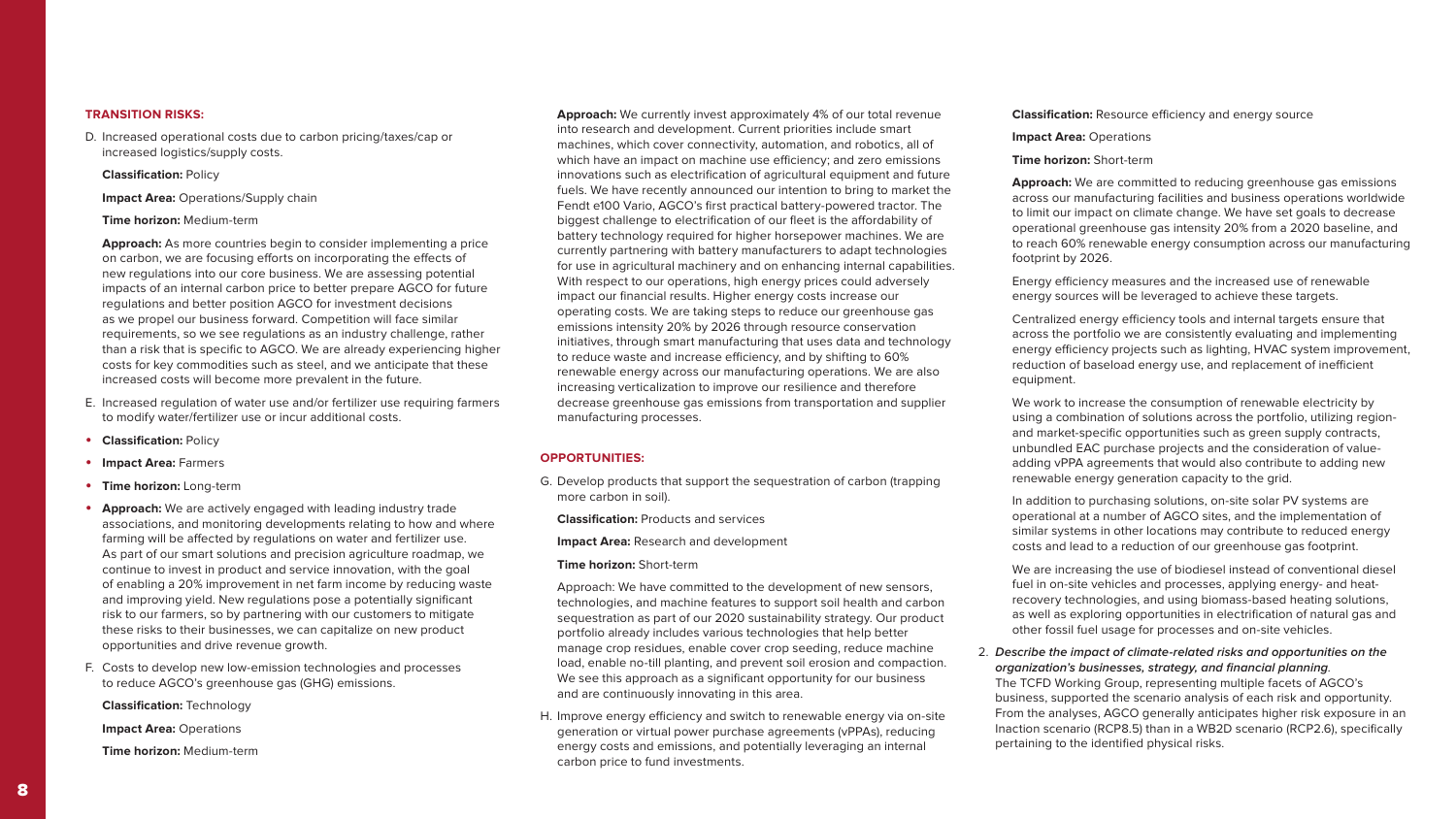the ability for site-specific risks to be added to the AGCO STAR climate risk management tracker in the future. AGCO leadership will conduct an annual review of all risks in AGCO STAR to ensure relevancy as climaterelated impacts and mitigations progress, and risks will be integrated into AGCOs corporate risk assessment framework and process going forward.

#### 3. **Describe how processes for identifying, assessing, and managing climate-related risks are integrated into the organization's overall risk management.**

AGCO's corporate risk framework provides a structured and comprehensive approach to identify, prioritize and manage risks across the company. It is designed to drive consistency across risk type, and to monitor key risks, including climate change. While risk is monitored and discussed quarterly through our Management Risk Committee as part of standard business operations, the Board of Directors has responsibility for risk oversight, and regularly reviews top-level, strategic, operational, financial and compliance risks.

Climate risk had been previously identified during AGCO's risk management process, but without detailed definition. Based on TCFD guidance, AGCO is incorporating more detailed definitions of climate risk into our annual enterprise risk management framework.

## **Metrics and Targets**

#### 1. **Disclose the metrics used by the organization to assess climate-related risks and opportunities in line with its strategy and risk management**

**process.**

At AGCO we recognize the threats presented by climate change and climate-related events, and incorporate those threats into our risk mitigation strategies. To determine the consequences and likely timelines of these threats, we continue to monitor several metrics including global carbon prices, technology innovation, and climate-related weather events. Additionally, we monitor global greenhouse gas emission regulations and trends to determine whether the business-as-usual or the well-below 2-degree scenario is more likely to occur.

# 2. **Disclose Scope 1, Scope 2, and, if appropriate, Scope 3 greenhouse gas**

**(GHG) emissions, and the related risks.** emissions 2020 baseline is as follows:

AGCO's GHG emissions inventory covers our footprint from our direct operations within our manufacturing facilities. Our greenhouse gas

farmers with the goal of driving consistent revenue growth for all parties. Lastly, our suppliers play a crucial role in our business, so we will continue working alongside suppliers and industry partners to co-develop new product solutions, minimize delays, and increase transparency for our customers. AGCO is a key participant in the agriculture industry, and we believe that our operational flexibility, as demonstrated by our response to COVID-19 and our continued emphasis on understanding our potential risks and opportunities, will allow us to have a resilient business strategy that will enable us to live up to our corporate purpose of providing 'farmer focused solutions to sustainably feed our world'.

We are also working to minimize the risk of disruption to our supply chain through mechanisms such as localization, dual-sourcing and vertical integration of our supply chain. These mechanisms will better position AGCO to mitigate disruptions from climate-related weather impacts.

#### **Risk Management**

1. **Describe the organization's processes for identifying and assessing climate-related risks.**

Our multi-disciplinary TCFD Working Group includes Risk Management, Legal, Purchasing, Materials and Logistics Management, Sales and Marketing, Finance, Manufacturing Operations and Supply Chain, among other functions, to identify and assess climate-related risks and opportunities. The TCFD Working Group worked alongside an external consultancy to understand climate-related risks and opportunities specific to the heavy manufacturing and agriculture industries. Through desk research, peer benchmarking and review of industry risk barometers, the TCFD Working Group consolidated and prioritized risks and opportunities specific to AGCO for further analysis and alignment with our ERM criteria.

Each identified risk and opportunity was prioritized by impact and likelihood. Our enterprise risk management impact ratings range from 1 (insignificant) to 5 (extreme). The likelihood ratings range from 1 (rare) to 5 (almost certain). As part of the scenario analysis, we compared the projected physical impacts of climate change to key markets in which AGCO operates. We also qualitatively assessed the impact on AGCO's supply chain, operations and customers.

#### 2. **Describe the organization's processes for managing climate-related risks.**

The new climate risks are being integrated into "AGCO STAR" (Sustainability Tracking and Reporting), an ESG information management tool built on the Enablon platform to support our long-term visibility and ongoing identification, assessment, and management of climaterelated risks and opportunities. AGCO STAR captures both inherent probability and impact as well as residual probability and impact following implementation of controls to mitigate risk. Currently, risks can be updated and managed at the corporate level, but we are evaluating

From our scenario analysis, we recognize that climate-related physical risks that have the potential to affect crop production could impact our revenue growth and business operations. With our Farmer-First focused strategy, we aim to drive successful outcomes for our farmers and provide the right equipment, technology, data, and advice to solve farmers' most pressing challenges, including the impacts of climate change. Examples include investing in our precision agriculture capabilities and solutions, rapidly advancing smart machine capabilities that leverage data to drive yield improvements and reduce waste, and growing our retrofit technologies and distribution channels to rapidly deploy new technologies to the market.

AGCO's existing investments in on-site renewable energy, energy efficiency programs, electrification of operations and products, and precision agriculture and digitization provide significant prospects to capitalize on the identified climate-related opportunities. We anticipate that investments will not only reduce carbon emissions, but also drive revenue growth as society moves toward a lower-carbon economy.

#### 3. **Describe the resilience of the organization's strategy, taking into consideration different climate-related scenarios, including a 2°C or lower scenario.**

Society's response to climate change will drive the ultimate effects of climate change and climate-related opportunities. We have assessed the priority risks and opportunities identified by the TCFD Working group under two different climate scenarios: one aligned to RCP 2.6 that captures aggressive mitigation, and one aligned to RCP 8.5 that represents the worst-case scenario. As climate change continues to affect the means by which we do business, we will continue to monitor the landscape to determine which scenario unfolds. In a WB2D scenario, we predict transition risks to be the main factor in driving business opportunities, while in the Inaction scenario we predict physical impacts to be more prevalent.

We will continue to invest in new technologies not only to reduce our Scope 1 and Scope 2 emissions through renewable energy and energy efficiency measures, but also to develop products that will allow our farmers to capitalize on opportunities such as precision agriculture, connectivity, automation, robotics, electrification and future fuels, thus reducing our Scope 3 emissions as well. We will also continue to evaluate implementation of regulations that will affect both our business and our